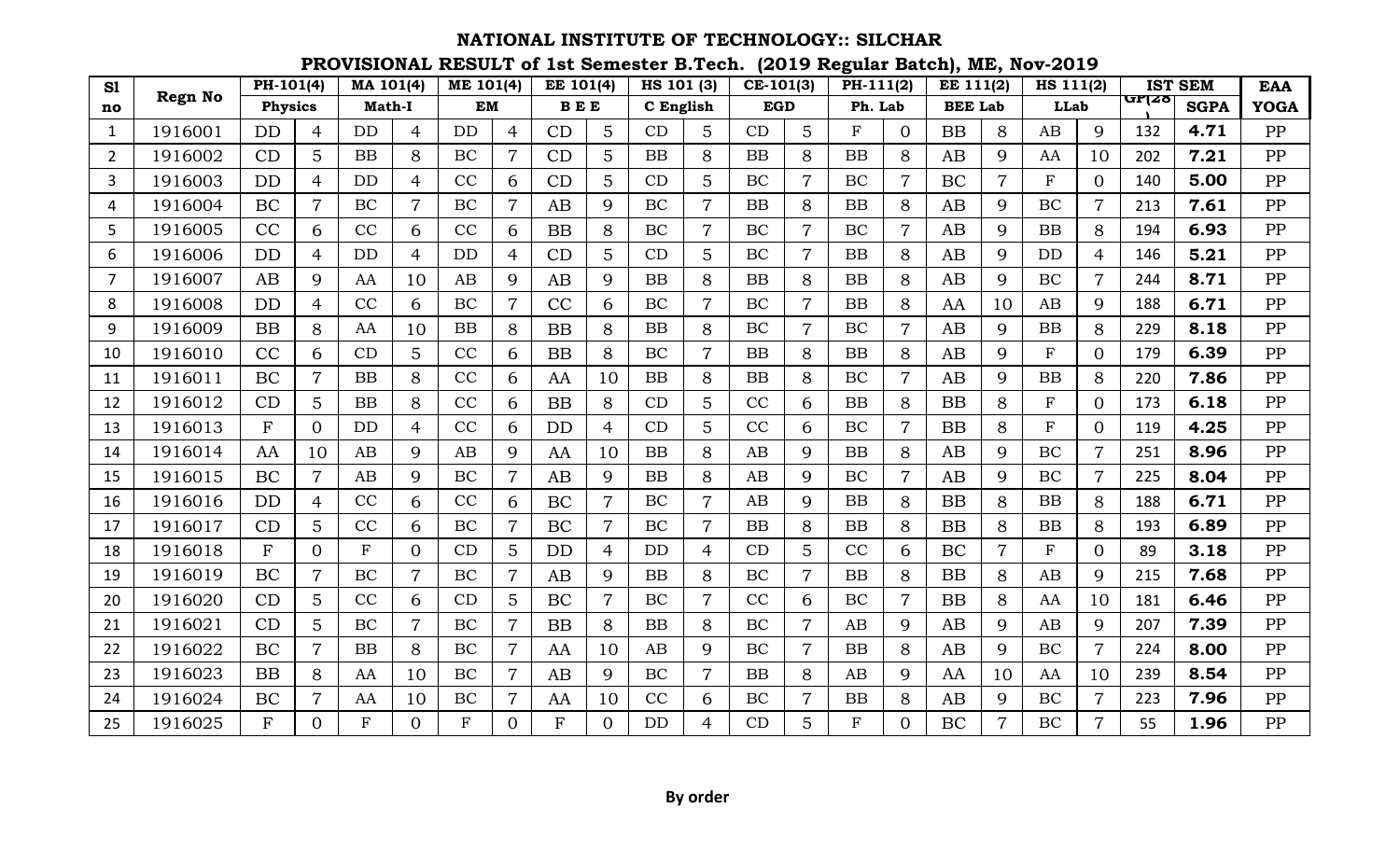| S1 |                | PH-101(4)      |                | MA 101(4)     |                | <b>ME 101(4)</b> |                | EE 101(4)  |    | HS 101 (3) |                | $CE-101(3)$ |                | PH-111(2) |                | <b>EE 111(2)</b> |                | HS 111(2)    |                |       | <b>IST SEM</b> | <b>EAA</b>  |
|----|----------------|----------------|----------------|---------------|----------------|------------------|----------------|------------|----|------------|----------------|-------------|----------------|-----------|----------------|------------------|----------------|--------------|----------------|-------|----------------|-------------|
| no | <b>Regn No</b> | <b>Physics</b> |                | <b>Math-I</b> |                | <b>EM</b>        |                | <b>BEE</b> |    | C English  |                | <b>EGD</b>  |                | Ph. Lab   |                | <b>BEE Lab</b>   |                | <b>LLab</b>  |                | urizo | <b>SGPA</b>    | <b>YOGA</b> |
| 26 | 1916026        | CC             | 6              | AB            | 9              | BC               | $\overline{7}$ | AB         | 9  | BC         | $\overline{7}$ | BC          | $\overline{7}$ | <b>BB</b> | 8              | <b>BB</b>        | 8              | AB           | 9              | 216   | 7.71           | PP          |
| 27 | 1916027        | <b>BB</b>      | 8              | <b>BB</b>     | 8              | <b>BB</b>        | 8              | AA         | 10 | BC         | 7              | BC          | $\overline{7}$ | <b>BB</b> | 8              | AB               | 9              | AB           | 9              | 230   | 8.21           | PP          |
| 28 | 1916028        | CD             | 5              | CC            | 6              | BC               | 7              | AB         | 9  | BB         | 8              | CC          | 6              | BC        | $\overline{7}$ | AB               | 9              | AA           | 10             | 202   | 7.21           | PP          |
| 29 | 1916029        | <b>DD</b>      | 4              | CC            | 6              | BC               | 7              | <b>BB</b>  | 8  | <b>BB</b>  | 8              | BC          | $\overline{7}$ | BC        | $\overline{7}$ | <b>BB</b>        | 8              | <b>BB</b>    | 8              | 191   | 6.82           | PP          |
| 30 | 1916030        | BB             | 8              | AB            | 9              | AB               | 9              | AA         | 10 | AA         | 10             | <b>BB</b>   | 8              | <b>BB</b> | 8              | AA               | 10             | <b>BB</b>    | 8              | 250   | 8.93           | PP          |
| 31 | 1916031        | F              | $\Omega$       | $\mathbf{F}$  | $\overline{0}$ | CC               | 6              | CC         | 6  | CC         | 6              | CC          | 6              | BC        | $\overline{7}$ | BC               | $\overline{7}$ | BB           | 8              | 128   | 4.57           | PP          |
| 32 | 1916032        | BC             | $\overline{7}$ | CC            | 6              | BC               | 7              | AA         | 10 | <b>BB</b>  | 8              | BC          | $\overline{7}$ | <b>BB</b> | 8              | AB               | 9              | AB           | 9              | 217   | 7.75           | PP          |
| 33 | 1916033        | CC             | 6              | BC            | $\overline{7}$ | BC               | $\overline{7}$ | BB         | 8  | AB         | 9              | BB          | 8              | AB        | 9              | AB               | 9              | BC           | 7              | 213   | 7.61           | PP          |
| 34 | 1916034        | <b>DD</b>      | 4              | CC            | 6              | BC               | $\overline{7}$ | AB         | 9  | CC         | 6              | BC          | $\overline{7}$ | <b>BB</b> | 8              | AB               | 9              | <b>BB</b>    | 8              | 193   | 6.89           | PP          |
| 35 | 1916035        | <b>DD</b>      | 4              | CD            | 5              | CC               | 6              | <b>BB</b>  | 8  | CC         | 6              | CD          | 5              | BC        | $\overline{7}$ | AB               | 9              | AA           | 10             | 177   | 6.32           | PP          |
| 36 | 1916036        | <b>DD</b>      | 4              | CD            | 5              | CC               | 6              | CC         | 6  | BC         | $\overline{7}$ | CC          | 6              | BC        | $\overline{7}$ | <b>BB</b>        | 8              | BC           | $\overline{7}$ | 167   | 5.96           | PP          |
| 37 | 1916037        | CD             | 5              | CD            | 5              | <b>DD</b>        | 4              | <b>BB</b>  | 8  | CD         | 5              | BC          | $\overline{7}$ | <b>BB</b> | 8              | AB               | 9              | AA           | 10             | 178   | 6.36           | PP          |
| 38 | 1916038        | <b>DD</b>      | 4              | BC            | $\overline{7}$ | CC               | 6              | BB         | 8  | BB         | 8              | BC          | $\overline{7}$ | <b>BB</b> | 8              | <b>BB</b>        | 8              | BB           | 8              | 193   | 6.89           | PP          |
| 39 | 1916039        | CD             | 5              | CC            | 6              | CC               | 6              | <b>BB</b>  | 8  | CC         | 6              | CC          | 6              | BC        | $\overline{7}$ | <b>BB</b>        | 8              | AB           | 9              | 184   | 6.57           | PP          |
| 40 | 1916040        | <b>DD</b>      | $\overline{4}$ | <b>DD</b>     | 4              | CC               | 6              | CD         | 5  | <b>BC</b>  | $\overline{7}$ | CD          | 5              | CC        | 6              | <b>BB</b>        | 8              | <b>BC</b>    | 7              | 154   | 5.50           | PP          |
| 41 | 1916041        | <b>DD</b>      | 4              | BB            | 8              | CC               | 6              | <b>BB</b>  | 8  | CC         | 6              | CC          | 6              | BC        | $\overline{7}$ | AB               | 9              | AA           | 10             | 192   | 6.86           | PP          |
| 42 | 1916042        | <b>BB</b>      | 8              | AB            | 9              | AB               | 9              | AB         | 9  | BC         | 7              | CC          | 6              | <b>BB</b> | 8              | <b>BB</b>        | 8              | AB           | 9              | 229   | 8.18           | PP          |
| 43 | 1916043        | <b>BB</b>      | 8              | AA            | 10             | <b>BB</b>        | 8              | AA         | 10 | BB         | 8              | BC          | $\overline{7}$ | <b>BB</b> | 8              | AB               | 9              | AB           | 9              | 241   | 8.61           | PP          |
| 44 | 1916044        | CD             | 5 <sup>5</sup> | <b>BB</b>     | 8              | <b>BB</b>        | 8              | AB         | 9  | CC         | 6              | BC          | $\overline{7}$ | <b>BB</b> | 8              | <b>BB</b>        | 8              | AB           | 9              | 209   | 7.46           | PP          |
| 45 | 1916045        | <b>BB</b>      | 8              | AB            | 9              | BB               | 8              | AA         | 10 | BB         | 8              | BC          | $\overline{7}$ | AB        | 9              | AB               | 9              | BB           | 8              | 237   | 8.46           | PP          |
| 46 | 1916046        | AB             | 9              | AB            | 9              | <b>BB</b>        | 8              | AA         | 10 | BB         | 8              | AB          | 9              | <b>BB</b> | 8              | AB               | 9              | BB           | 8              | 245   | 8.75           | PP          |
| 47 | 1916047        | $\mathbf F$    | 0              | CC            | 6              | BC               |                | CC         | 6  | <b>BB</b>  | 8              | <b>BB</b>   | 8              | <b>BB</b> | 8              | AB               | 9              | $\mathbf{F}$ | 0              | 158   | 5.64           | PP          |
| 48 | 1916048        | CD             | 5              | BC            | $\overline{7}$ | BC               | 7              | <b>BB</b>  | 8  | BC         | 7              | <b>BB</b>   | 8              | BC        | $\overline{7}$ | BC               | 7              | AB           | 9              | 199   | 7.11           | PP          |
| 49 | 1916049        | <b>DD</b>      | 4              | BC            | 7              | CC               | 6              | BC         | 7  | BB         | 8              | BC          | $\overline{7}$ | <b>BB</b> | 8              | AB               | 9              | AB           | 9              | 193   | 6.89           | PP          |
| 50 | 1916050        | <b>DD</b>      | $\overline{4}$ | CD            | 5              | <b>BB</b>        | 8              | CC         | 6  | CC         | 6              | CC          | 6              | <b>BC</b> | $\overline{7}$ | <b>BB</b>        | 8              | AB           | 9              | 176   | 6.29           | PP          |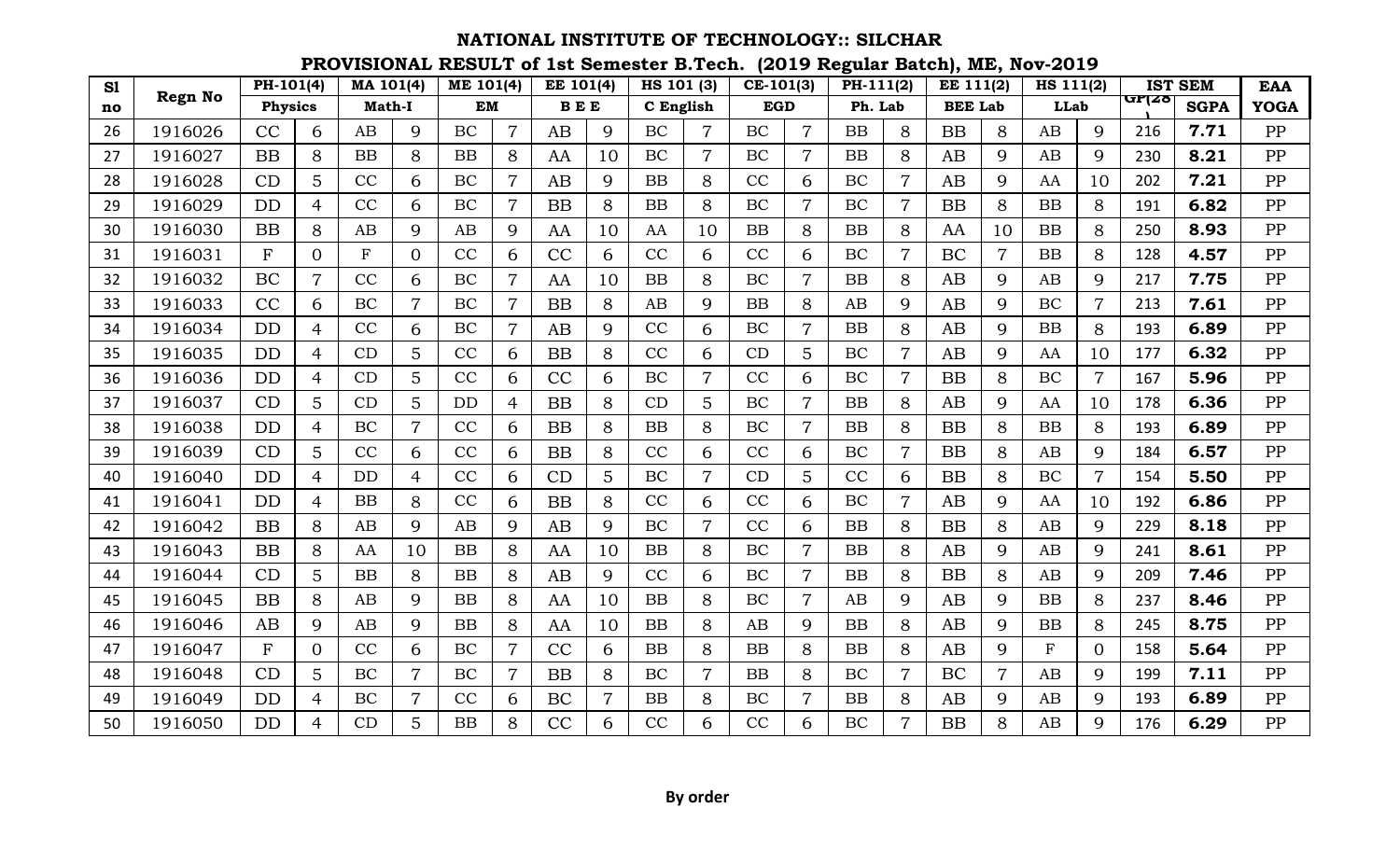| S1 |                | $PH-101(4)$    |                | MA 101(4)     |                | <b>ME 101(4)</b> |                | EE 101(4)  |                | HS 101 (3) |                | $CE-101(3)$ |                | PH-111(2) |                | <b>EE 111(2)</b> |    | HS 111(2)    |                |        | <b>IST SEM</b> | <b>EAA</b>  |
|----|----------------|----------------|----------------|---------------|----------------|------------------|----------------|------------|----------------|------------|----------------|-------------|----------------|-----------|----------------|------------------|----|--------------|----------------|--------|----------------|-------------|
| no | <b>Regn No</b> | <b>Physics</b> |                | <b>Math-I</b> |                | <b>EM</b>        |                | <b>BEE</b> |                | C English  |                | <b>EGD</b>  |                | Ph. Lab   |                | <b>BEE Lab</b>   |    | <b>LLab</b>  |                | पा ∤∡ठ | <b>SGPA</b>    | <b>YOGA</b> |
| 51 | 1916051        | CD             | 5              | <b>DD</b>     | $\overline{4}$ | BB               | 8              | AB         | 9              | <b>BB</b>  | 8              | BC          | $\overline{7}$ | AB        | 9              | AB               | 9  | F            | $\Omega$       | 185    | 6.61           | PP          |
| 52 | 1916052        | BC             | $\overline{7}$ | BC            | $\overline{7}$ | BC               | 7              | AB         | 9              | <b>BB</b>  | 8              | <b>BB</b>   | 8              | AB        | 9              | AB               | 9  | $_{\rm F}$   | $\Omega$       | 204    | 7.29           | PP          |
| 53 | 1916053        | BC             | $\overline{7}$ | <b>BB</b>     | 8              | BB               | 8              | AA         | 10             | BB         | 8              | <b>BB</b>   | 8              | AB        | 9              | AA               | 10 | ${\bf F}$    | $\Omega$       | 218    | 7.79           | PP          |
| 54 | 1916054        | <b>BC</b>      | $\overline{7}$ | AA            | 10             | <b>BB</b>        | 8              | AA         | 10             | <b>BB</b>  | 8              | <b>BB</b>   | 8              | <b>BB</b> | 8              | <b>BB</b>        | 8  | BB           | 8              | 236    | 8.43           | PP          |
| 55 | 1916055        | CC             | 6              | BC            | $\overline{7}$ | <b>BC</b>        | $\overline{7}$ | AA         | 10             | CD         | 5              | <b>BB</b>   | 8              | BC        | $\overline{7}$ | AA               | 10 | CC           | 6              | 205    | 7.32           | PP          |
| 56 | 1916056        | CC             | 6              | <b>BC</b>     | $\overline{7}$ | CC               | 6              | BC         | $\overline{7}$ | CC         | 6              | BC          | $\overline{7}$ | <b>BB</b> | 8              | <b>BB</b>        | 8  | BC           | $\overline{7}$ | 189    | 6.75           | PP          |
| 57 | 1916057        | CD             | 5              | <b>BB</b>     | 8              | BC               | 7              | BB         | 8              | BC         | 7              | CD          | 5              | BC        | $\overline{7}$ | <b>BB</b>        | 8  | AB           | 9              | 196    | 7.00           | PP          |
| 58 | 1916058        | CC             | 6              | CC            | 6              | CD               | 5              | BC         | $\overline{7}$ | BB         | 8              | CC          | 6              | BC        | $\overline{7}$ | AB               | 9  | $\mathbf F$  | $\Omega$       | 170    | 6.07           | PP          |
| 59 | 1916059        | CD             | 5              | BC            | $\overline{7}$ | <b>BB</b>        | 8              | BB         | 8              | BC         | $\overline{7}$ | BC          | $\overline{7}$ | BC        | $\overline{7}$ | AB               | 9  | CC           | 6              | 198    | 7.07           | PP          |
| 60 | 1916060        | <b>DD</b>      | $\overline{4}$ | CD            | 5              | CC               | 6              | <b>DD</b>  | $\overline{4}$ | CC         | 6              | BC          | $\overline{7}$ | BC        | $\overline{7}$ | AB               | 9  | AB           | 9              | 165    | 5.89           | PP          |
| 61 | 1916061        | CC             | 6              | <b>BC</b>     | $\overline{7}$ | <b>BC</b>        | $\overline{7}$ | BB         | 8              | BB         | 8              | <b>BB</b>   | 8              | AB        | 9              | AB               | 9  | AB           | 9              | 214    | 7.64           | PP          |
| 62 | 1916062        | CD             | 5              | AB            | 9              | BC               | $\overline{7}$ | AB         | 9              | CC         | 6              | CC          | 6              | <b>BB</b> | 8              | <b>BB</b>        | 8  | <b>BB</b>    | 8              | 204    | 7.29           | PP          |
| 63 | 1916063        | F              | 0              | CD            | 5              | CC               | 6              | BC         | 7              | CC         | 6              | BC          | $\overline{7}$ | BC        | $\overline{7}$ | <b>BB</b>        | 8  | BB           | 8              | 157    | 5.61           | PP          |
| 64 | 1916064        | BC             | $\overline{7}$ | <b>BB</b>     | 8              | BC               | $\overline{7}$ | AB         | 9              | AB         | 9              | <b>BB</b>   | 8              | <b>BB</b> | 8              | AB               | 9  | AB           | 9              | 227    | 8.11           | PP          |
| 65 | 1916065        | CD             | 5              | BC            | $\overline{7}$ | BB               | 8              | BC         | $\overline{7}$ | BB         | 8              | BC          | $\overline{7}$ | <b>BC</b> | $\overline{7}$ | AB               | 9  | $\mathbf{F}$ | $\Omega$       | 185    | 6.61           | PP          |
| 66 | 1916066        | <b>DD</b>      | $\overline{4}$ | CD            | 5              | CD               | 5              | CC         | 6              | BB         | 8              | BC          | $\overline{7}$ | <b>BB</b> | 8              | AB               | 9  | AA           | 10             | 179    | 6.39           | PP          |
| 67 | 1916067        | DD             | 4              | <b>BB</b>     | 8              | BC               |                | BC         | 7              | BC         | 7              | BC          | $\overline{7}$ | <b>BB</b> | 8              | <b>BB</b>        | 8  | AB           | 9              | 196    | 7.00           | PP          |
| 68 | 1916068        | CC             | 6              | CC            | 6              | BC               | $\overline{7}$ | AB         | 9              | AB         | 9              | BC          | $\overline{7}$ | BC        | $\overline{7}$ | AB               | 9  | AB           | 9              | 210    | 7.50           | PP          |
| 69 | 1916069        | CD             | 5              | CC            | 6              | <b>BB</b>        | 8              | BC         | 7              | AB         | 9              | CC          | 6              | BC        | $\overline{7}$ | AB               | 9  | AB           | 9              | 199    | 7.11           | PP          |
| 70 | 1916070        | CC             | 6              | BC            | $\overline{7}$ | CC               | 6              | BB         | 8              | BC         | $\overline{7}$ | CC          | 6              | CC        | 6              | <b>BB</b>        | 8  | BC           | 7              | 189    | 6.75           | PP          |
| 71 | 1916071        | BC             | $\overline{7}$ | AB            | 9              | BC               | $\overline{7}$ | AB         | 9              | BB         | 8              | <b>BB</b>   | 8              | <b>BC</b> | $\overline{7}$ | <b>BB</b>        | 8  | AB           | 9              | 224    | 8.00           | PP          |
| 72 | 1916072        | CC             | 6              | AB            | 9              | BC               |                | <b>BB</b>  | 8              | <b>BB</b>  | 8              | BC          | $\overline{7}$ | <b>BB</b> | 8              | <b>BB</b>        | 8  | AA           | 10             | 217    | 7.75           | PP          |
| 73 | 1916073        | <b>DD</b>      | 4              | CC            | 6              | CC               | 6              | CC         | 6              | CC         | 6              | CC          | 6              | <b>BB</b> | 8              | <b>BB</b>        | 8  | $\mathbf F$  | $\Omega$       | 156    | 5.57           | PP          |
| 74 | 1916074        | BC             | $\overline{7}$ | AB            | 9              | <b>BB</b>        | 8              | AA         | 10             | BC         | $\overline{7}$ | <b>BB</b>   | 8              | <b>BB</b> | 8              | AB               | 9  | AB           | 9              | 233    | 8.32           | PP          |
| 75 | 1916075        | CC             | 6              | <b>BC</b>     | $\overline{7}$ | <b>BB</b>        | 8              | <b>BB</b>  | 8              | BB         | 8              | <b>BB</b>   | 8              | <b>BC</b> | $\overline{7}$ | AB               | 9  | <b>BC</b>    | 7              | 210    | 7.50           | PP          |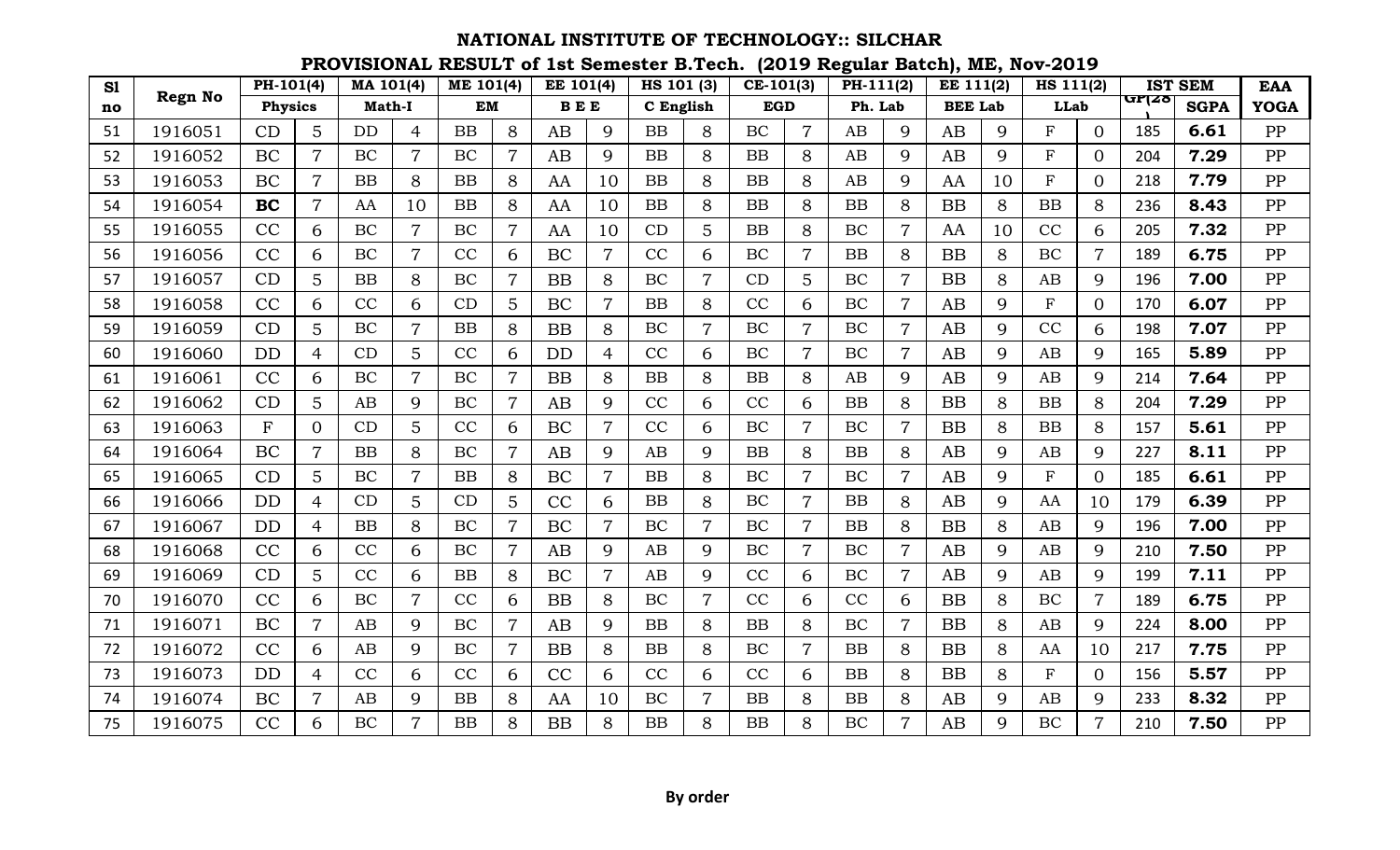| S1  |                | PH-101(4)      |                | MA 101(4)     |                | <b>ME 101(4)</b> |                | EE 101(4)               |                | HS 101 (3)  |                | $CE-101(3)$ |                 | PH-111(2) |                | EE 111(2)      |                | HS 111(2)   |                |       | <b>IST SEM</b> | <b>EAA</b>  |
|-----|----------------|----------------|----------------|---------------|----------------|------------------|----------------|-------------------------|----------------|-------------|----------------|-------------|-----------------|-----------|----------------|----------------|----------------|-------------|----------------|-------|----------------|-------------|
| no  | <b>Regn No</b> | <b>Physics</b> |                | <b>Math-I</b> |                | <b>EM</b>        |                | $\mathbf B\to\mathbf E$ |                | C English   |                | <b>EGD</b>  |                 | Ph. Lab   |                | <b>BEE Lab</b> |                | <b>LLab</b> |                | urाzo | <b>SGPA</b>    | <b>YOGA</b> |
| 76  | 1916076        | <b>DD</b>      | 4              | CC            | 6              | CD               | 5              | <b>BC</b>               | $\overline{7}$ | CC          | 6              | BC          | $\overline{7}$  | <b>BB</b> | 8              | AB             | 9              | AB          | 9              | 179   | 6.39           | PP          |
| 77  | 1916077        | <b>BB</b>      | 8              | AB            | 9              | <b>BB</b>        | 8              | AB                      | 9              | BC          | 7              | <b>BB</b>   | 8               | <b>BB</b> | 8              | AA             | 10             | BC          | 7              | 231   | 8.25           | PP          |
| 78  | 1916078        | CC             | 6              | <b>BB</b>     | 8              | <b>BB</b>        | 8              | <b>BB</b>               | 8              | <b>BB</b>   | 8              | BC          | $\overline{7}$  | <b>BB</b> | 8              | AB             | 9              | AB          | 9              | 217   | 7.75           | PP          |
| 79  | 1916079        | <b>BB</b>      | 8              | BC            | $\overline{7}$ | <b>BB</b>        | 8              | AB                      | 9              | AB          | 9              | CC          | 6               | <b>BB</b> | 8              | AB             | 9              | <b>BB</b>   | 8              | 223   | 7.96           | PP          |
| 80  | 1916080        | <b>BC</b>      | $\overline{7}$ | AB            | 9              | BC               |                | BC                      |                | BC          | 7              | CD          | 5               | <b>BC</b> | $\overline{7}$ | <b>BB</b>      | 8              | BC          |                | 200   | 7.14           | PP          |
| 81  | 1916081        | <b>BB</b>      | 8              | CC            | 6              | <b>BB</b>        | 8              | BC                      | $\overline{7}$ | <b>BB</b>   | 8              | <b>BC</b>   | $\overline{7}$  | AB        | 9              | AB             | 9              | <b>BB</b>   | 8              | 213   | 7.61           | PP          |
| 82  | 1916082        | CC             | 6              | CC            | 6              | BC               | $\overline{7}$ | CC                      | 6              | BB          | 8              | BC          | 7               | <b>BB</b> | 8              | AB             | 9              | BB          | 8              | 195   | 6.96           | PP          |
| 83  | 1916083        | BC             | $\overline{7}$ | BC            | $\overline{7}$ | CD               | 5              | BC                      | 7              | BC          | $\overline{7}$ | <b>BC</b>   | $\overline{7}$  | BC        | $\overline{7}$ | <b>BB</b>      | 8              | BC          | 7              | 190   | 6.79           | PP          |
| 84  | 1916084        | CD             | 5              | BC            | $\overline{7}$ | CC               | 6              | CC                      | 6              | CC          | 6              | DD          | 4               | BC        | $\overline{7}$ | <b>BB</b>      | 8              | BC          | $\overline{7}$ | 170   | 6.07           | PP          |
| 85  | 1916085        | <b>BC</b>      | $\overline{7}$ | <b>BC</b>     | $\overline{7}$ | BC               | $\overline{7}$ | <b>BC</b>               |                | <b>BB</b>   | 8              | CC          | 6               | <b>BC</b> | $\overline{7}$ | <b>BB</b>      | 8              | BB          | 8              | 200   | 7.14           | PP          |
| 86  | 1916086        | <b>BB</b>      | 8              | BB            | 8              | CC               | 6              | BB                      | 8              | <b>BB</b>   | 8              | CD          | 5               | <b>BB</b> | 8              | BC             | 7              | BC          | $\overline{7}$ | 203   | 7.25           | PP          |
| 87  | 1916087        | <b>DD</b>      | 4              | CD            | 5              | $\mathbf F$      | $\overline{0}$ | $\mathbf F$             | 0              | $\mathbf F$ | 0              | CD          | 5               | CC        | 6              | BC             | 7              | $_{\rm F}$  | $\overline{0}$ | 77    | 2.75           | PP          |
| 88  | 1916088        | <b>DD</b>      | $\overline{4}$ | CD            | 5              | BC               | $\overline{7}$ | CD                      | 5              | BB          | 8              | CC          | 6               | <b>BB</b> | 8              | <b>BB</b>      | 8              | BC          | 7              | 172   | 6.14           | PP          |
| 89  | 1916089        | BC             | $\overline{7}$ | <b>BB</b>     | 8              | AB               | 9              | <b>BB</b>               | 8              | BC          | $\overline{7}$ | CD          | 5               | <b>BB</b> | 8              | <b>BB</b>      | 8              | BC          | $\overline{7}$ | 210   | 7.50           | PP          |
| 90  | 1916090        | <b>BB</b>      | 8              | <b>BC</b>     | $\overline{7}$ | BC               | $\overline{7}$ | <b>BC</b>               | $\overline{7}$ | BB          | 8              | CD          | 5               | <b>BB</b> | 8              | <b>BB</b>      | 8              | BC          | 7              | 201   | 7.18           | PP          |
| 91  | 1916091        | CC             | 6              | CC            | 6              | CC               | 6              | CC                      | 6              | BC          | $\overline{7}$ | CC          | 6               | <b>BB</b> | 8              | <b>BB</b>      | 8              | CC          | 6              | 179   | 6.39           | PP          |
| 92  | 1916092        | CD             | 5              | CD            | 5              | $\mathbf{F}$     | 0              | <b>DD</b>               | 4              | CC          | 6              | CC          | 6               | <b>BB</b> | 8              | BC             | 7              | <b>BC</b>   |                | 136   | 4.86           | PP          |
| 93  | 1916093        | BC             | $\overline{7}$ | CD            | 5              | BC               | $\overline{7}$ | CC                      | 6              | CD          | 5 <sup>5</sup> | $F_{\rm}$   | $\overline{0}$  | CC        | 6              | CC             | 6              | BC          | 7              | 153   | 5.46           | PP          |
| 94  | 1916094        | AA             | 10             | <b>BB</b>     | 8              | BC               | $\overline{7}$ | AB                      | 9              | AB          | 9              | CC          | 6               | <b>BB</b> | 8              | <b>BB</b>      | 8              | BB          | 8              | 229   | 8.18           | PP          |
| 95  | 1916095        | <b>BB</b>      | 8              | AB            | 9              | BC               | $\overline{7}$ | <b>BC</b>               | $\overline{7}$ | <b>BB</b>   | 8              | CC          | 6               | <b>BB</b> | 8              | AB             | 9              | BC          | $\overline{7}$ | 214   | 7.64           | PP          |
| 96  | 1916096        | <b>BB</b>      | 8              | <b>BB</b>     | 8              | BC               | $\overline{7}$ | BB                      | 8              | <b>BB</b>   | 8              | CD          | 5               | <b>BB</b> | 8              | <b>BB</b>      | 8              | BC          | $\overline{7}$ | 209   | 7.46           | PP          |
| 97  | 1916097        | CC             | 6              | <b>BB</b>     | 8              | CC               | 6              | CC                      | 6              | <b>BB</b>   | 8              | CD          | 5               | BC        | $\overline{7}$ | BC             | 7              | BC          | 7              | 185   | 6.61           | PP          |
| 98  | 1916098        | CD             | 5              | BC            | $\overline{7}$ | CC               | 6              | BC                      | 7              | CC          | 6              | CC          | 6               | <b>BB</b> | 8              | <b>BB</b>      | 8              | BC          | 7              | 182   | 6.50           | PP          |
| 99  | 1916099        | <b>BB</b>      | 8              | <b>BB</b>     | 8              | BC               | $\overline{7}$ | <b>BB</b>               | 8              | <b>BB</b>   | 8              | <b>BC</b>   | 7               | <b>BB</b> | 8              | <b>BB</b>      | 8              | BC          |                | 215   | 7.68           | PP          |
| 100 | 1916100        | <b>BC</b>      | $\overline{7}$ | <b>BC</b>     | $\overline{7}$ | <b>BC</b>        | $\overline{7}$ | <b>BC</b>               | $\overline{7}$ | <b>BB</b>   | 8              | CD          | $5\overline{)}$ | <b>BC</b> | $\overline{7}$ | <b>BC</b>      | $\overline{7}$ | <b>BC</b>   | 7              | 193   | 6.89           | PP          |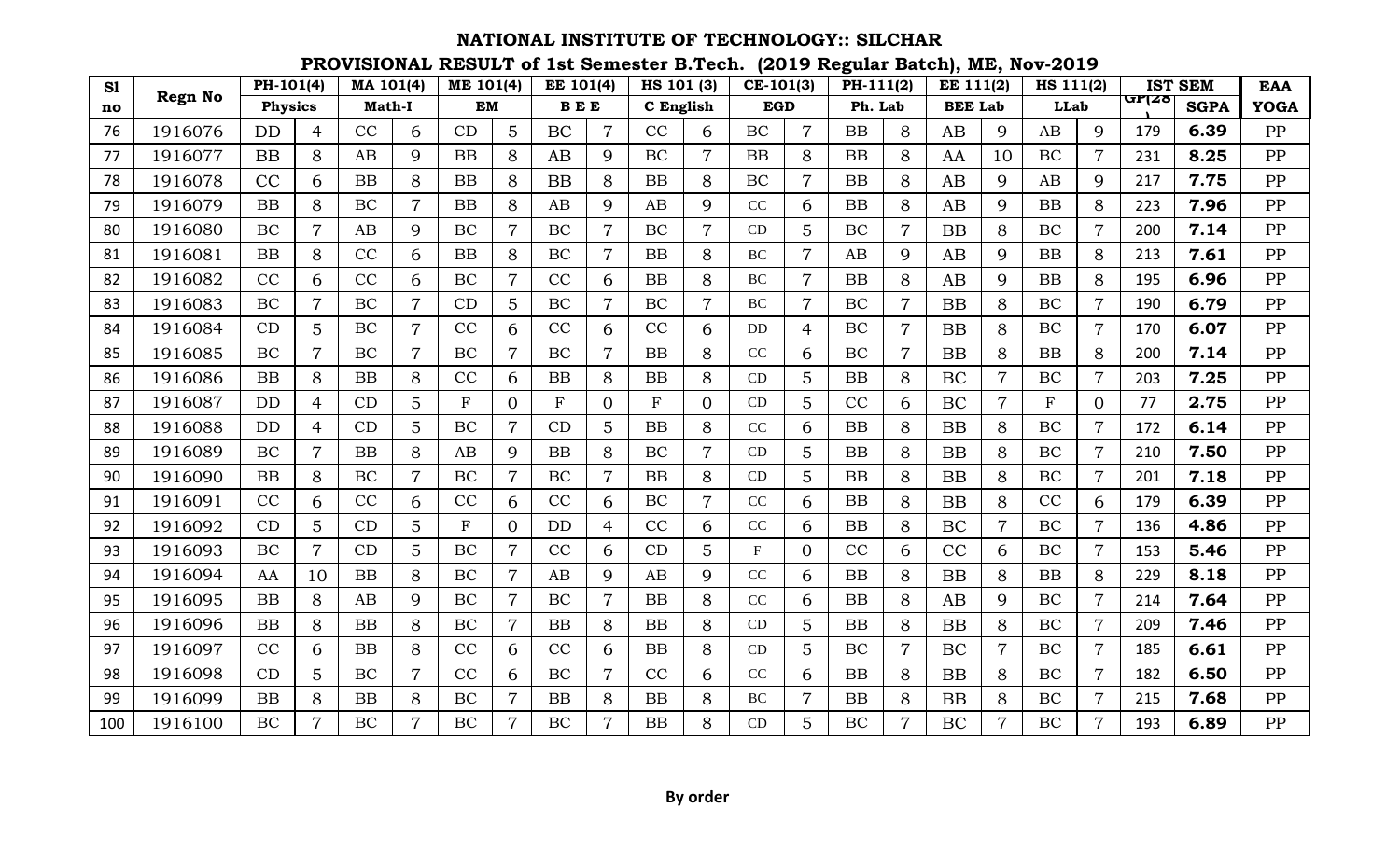| S1  |                | $PH-101(4)$    |                | MA 101(4)     |                | <b>ME 101(4)</b> |                | EE 101(4)    |                | HS 101 (3) |                | $CE-101(3)$ |                | PH-111(2) |                | <b>EE 111(2)</b> |                | HS 111(2)   |                |       | <b>IST SEM</b> | <b>EAA</b>  |
|-----|----------------|----------------|----------------|---------------|----------------|------------------|----------------|--------------|----------------|------------|----------------|-------------|----------------|-----------|----------------|------------------|----------------|-------------|----------------|-------|----------------|-------------|
| no  | <b>Regn No</b> | <b>Physics</b> |                | <b>Math-I</b> |                | <b>EM</b>        |                | <b>BEE</b>   |                | C English  |                | <b>EGD</b>  |                | Ph. Lab   |                | <b>BEE Lab</b>   |                | <b>LLab</b> |                | urizo | <b>SGPA</b>    | <b>YOGA</b> |
| 101 | 1916101        | $_{\rm F}$     | $\Omega$       | <b>DD</b>     | $\overline{4}$ | <b>DD</b>        | $\overline{4}$ | <b>DD</b>    | $\overline{4}$ | BC         | $\overline{7}$ | CD          | 5              | BC        | $\overline{7}$ | CC               | 6              | BC          | $\overline{7}$ | 124   | 4.43           | PP          |
| 102 | 1916102        | BC             | $\overline{7}$ | <b>BB</b>     | 8              | BC               | $\overline{7}$ | BC           | 7              | BC         | $\overline{7}$ | <b>BB</b>   | 8              | CC        | 6              | <b>BB</b>        | 8              | BC          | 7              | 203   | 7.25           | PP          |
| 103 | 1916103        | BC             | $\overline{7}$ | BC            | $\overline{7}$ | CC               | 6              | CC           | 6              | BC         | $\overline{7}$ | CD          | 5              | BB        | 8              | BC               | 7              | BC          | 7              | 184   | 6.57           | PP          |
| 104 | 1916104        | <b>DD</b>      | 4              | <b>DD</b>     | 4              | CD               | 5              | <b>DD</b>    | 4              | CD         | 5              | DD          | $\overline{4}$ | CD        | 5              | BC               | 7              | F           | $\overline{0}$ | 119   | 4.25           | PP          |
| 105 | 1916105        | <b>BC</b>      | $\overline{7}$ | BB            | 8              | CC               | 6              | BC           | 7              | <b>BB</b>  | 8              | DD          | 4              | <b>BC</b> | $\overline{7}$ | <b>BB</b>        | 8              | <b>BC</b>   | $\overline{7}$ | 192   | 6.86           | PP          |
| 106 | 1916106        | CC             | 6              | CC            | 6              | CD               | 5              | CD           | 5              | BC         | $\overline{7}$ | DD          | $\overline{4}$ | BC        | $\overline{7}$ | BC               | $\overline{7}$ | BC          | $\overline{7}$ | 163   | 5.82           | PP          |
| 107 | 1916107        | AA             | 10             | AA            | 10             | BC               | $\overline{7}$ | AB           | 9              | <b>BB</b>  | 8              | CC          | 6              | <b>BB</b> | 8              | AB               | 9              | BC          |                | 234   | 8.36           | PP          |
| 108 | 1916108        | CC             | 6              | BC            | $\overline{7}$ | BC               | $\overline{7}$ | CD           | 5              | BC         | $\overline{7}$ | CD          | 5              | BB        | 8              | <b>BB</b>        | 8              | BB          | 8              | 184   | 6.57           | PP          |
| 109 | 1916109        | CC             | 6              | BC            | $\overline{7}$ | CC               | 6              | CD           | 5              | BC         | $\overline{7}$ | DD          | $\overline{4}$ | BC        | $\overline{7}$ | BC               | 7              | BC          | $\overline{7}$ | 171   | 6.11           | PP          |
| 110 | 1916110        | CD             | 5              | BC            | $\overline{7}$ | CC               | 6              | CC           | 6              | <b>BC</b>  | $\overline{7}$ | CC          | 6              | <b>BC</b> | $\overline{7}$ | BC               | $\overline{7}$ | BC          | $\overline{7}$ | 177   | 6.32           | PP          |
| 111 | 1916111        | CC             | 6              | CD            | 5              | CC               | 6              | CD           | 5              | BC         | $\overline{7}$ | CD          | 5              | BC        | $\overline{7}$ | AB               | 9              | BB          | 8              | 172   | 6.14           | PP          |
| 112 | 1916112        | AB             | 9              | <b>BB</b>     | 8              | BC               | $\overline{7}$ | AB           | 9              | <b>BB</b>  | 8              | <b>BC</b>   | $\overline{7}$ | <b>BB</b> | 8              | AB               | 9              | BC          | 7              | 225   | 8.04           | PP          |
| 113 | 1916113        | CC             | 6              | BC            | $\overline{7}$ | CD               | 5              | CD           | 5              | CC         | 6              | CD          | 5              | BC        | $\overline{7}$ | BC               | 7              | CC          | 6              | 165   | 5.89           | PP          |
| 114 | 1916114        | BC             | $\overline{7}$ | <b>BB</b>     | 8              | CC               | 6              | <b>BB</b>    | 8              | BB         | 8              | <b>BC</b>   | $\overline{7}$ | BC        | $\overline{7}$ | <b>BB</b>        | 8              | BC          | $\overline{7}$ | 205   | 7.32           | PP          |
| 115 | 1916115        | CC             | 6              | CC            | 6              | CC               | 6              | CD           | 5              | CC         | 6              | CC          | 6              | <b>BC</b> | $\overline{7}$ | <b>BB</b>        | 8              | CC          | 6              | 170   | 6.07           | PP          |
| 116 | 1916116        | <b>DD</b>      | 4              | CD            | 5              | BC               | $\overline{7}$ | CC           | 6              | BB         | 8              | CD          | 5              | BC        | $\overline{7}$ | <b>BB</b>        | 8              | BB          | 8              | 173   | 6.18           | PP          |
| 117 | 1916117        | <b>BB</b>      | 8              | <b>BB</b>     | 8              | BC               | $\overline{7}$ | BB           | 8              | <b>BB</b>  | 8              | CD          | 5              | AB        | 9              | <b>BB</b>        | 8              | <b>BB</b>   | 8              | 213   | 7.61           | PP          |
| 118 | 1916118        | BC             | $\overline{7}$ | BC            | $\overline{7}$ | <b>BB</b>        | 8              | BC           | 7              | BB         | 8              | BC          | $\overline{7}$ | <b>BB</b> | 8              | BC               | 7              | BB          | 8              | 207   | 7.39           | PP          |
| 119 | 1916119        | CC             | 6              | <b>DD</b>     | $\overline{4}$ | <b>BB</b>        | 8              | CC           | 6              | BC         | $\overline{7}$ | CC          | 6              | AB        | 9              | <b>BB</b>        | 8              | <b>BB</b>   | 8              | 185   | 6.61           | PP          |
| 120 | 1916120        | <b>BC</b>      | $\overline{7}$ | AB            | 9              | BB               | 8              | <b>BC</b>    | $\overline{7}$ | BB         | 8              | <b>BC</b>   | $\overline{7}$ | AB        | 9              | <b>BB</b>        | 8              | BB          | 8              | 219   | 7.82           | PP          |
| 121 | 1916121        | CD             | 5              | CD            | 5              | CC               | 6              | DD           | $\overline{4}$ | BC         | $\overline{7}$ | DD          | $\overline{4}$ | <b>BB</b> | 8              | <b>BB</b>        | 8              | BB          | 8              | 161   | 5.75           | PP          |
| 122 | 1916122        | <b>DD</b>      | 4              | BC            | $\overline{7}$ | CC               | 6              | CC           | 6              | <b>BB</b>  | 8              | DD          | 4              | CC        | 6              | CC               | 6              | BB          | 8              | 168   | 6.00           | PP          |
| 123 | 1916123        | $_{\rm F}$     | 0              | DD            | 4              | ${\bf F}$        | $\Omega$       | $\mathbf{F}$ | $\Omega$       | CC         | 6              | DD          | 4              | CC        | 6              | <b>BB</b>        | 8              | BC          |                | 88    | 3.14           | PP          |
| 124 | 1916124        | <b>BB</b>      | 8              | <b>BB</b>     | 8              | BC               | $\overline{7}$ | <b>BB</b>    | 8              | BC         |                | CC          | 6              | AB        | 9              | <b>BB</b>        | 8              | BB          | 8              | 213   | 7.61           | PP          |
| 125 | 1916125        | <b>BC</b>      | $\overline{7}$ | CD            | 5              | CC               | 6              | <b>BB</b>    | 8              | AB         | $\mathbf Q$    | CC          | 6              | <b>BC</b> | $\overline{7}$ | AB               | 9              | BB          | 8              | 197   | 7.04           | PP          |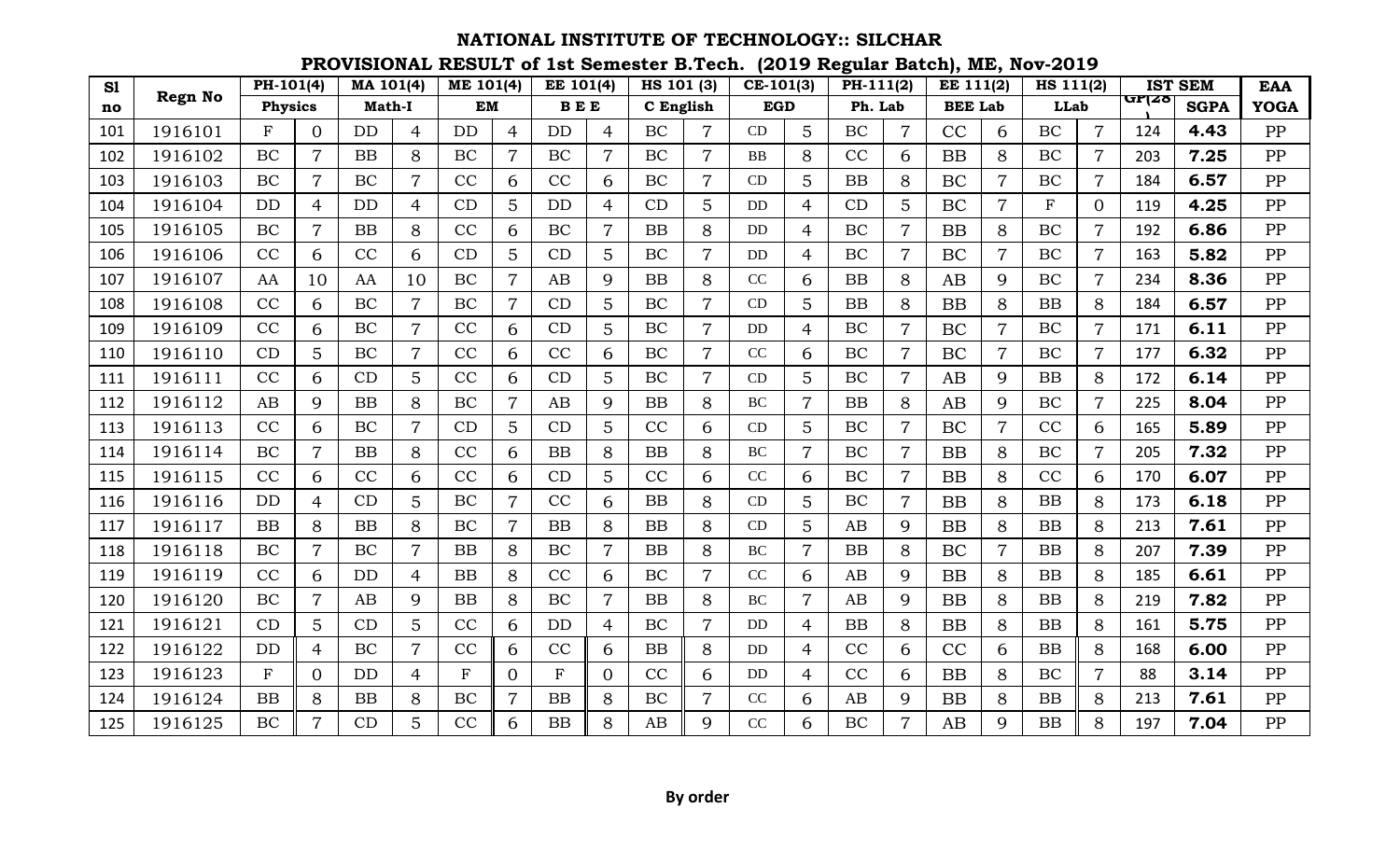| S1  |                | PH-101(4)      |                | MA 101(4)     |                | <b>ME 101(4)</b> |                | EE 101(4)      |                | HS 101 (3) |                | $CE-101(3)$ |                 | PH-111(2) |                | EE 111(2)      |                | HS 111(2) |                |       | <b>IST SEM</b> | <b>EAA</b>  |
|-----|----------------|----------------|----------------|---------------|----------------|------------------|----------------|----------------|----------------|------------|----------------|-------------|-----------------|-----------|----------------|----------------|----------------|-----------|----------------|-------|----------------|-------------|
| no  | <b>Regn No</b> | <b>Physics</b> |                | <b>Math-I</b> |                | <b>EM</b>        |                | <b>BEE</b>     |                | C English  |                | <b>EGD</b>  |                 | Ph. Lab   |                | <b>BEE Lab</b> |                | LLab      |                | GP(28 | <b>SGPA</b>    | <b>YOGA</b> |
| 126 | 1916126        | CC             | 6              | CC            | 6              | CD               | 5              | CC             | 6              | <b>BB</b>  | 8              | CD          | 5               | AB        | 9              | BC             | $\overline{7}$ | BB        | 8              | 179   | 6.39           | PP          |
| 127 | 1916127        | <b>DD</b>      | 4              | DD            | 4              | CD               | 5              | <b>DD</b>      | 4              | CD         | 5              | CD          | 5               | <b>BB</b> | 8              | CC             | 6              | BC        | 7              | 140   | 5.00           | PP          |
| 128 | 1916128        | BC             | $\overline{7}$ | CC            | 6              | BB               | 8              | BC             |                | <b>BB</b>  | 8              | CC          | 6               | AB        | 9              | <b>BB</b>      | 8              | BB        | 8              | 204   | 7.29           | PP          |
| 129 | 1916129        | <b>BB</b>      | 8              | AA            | 10             | BB               | 8              | <b>BB</b>      | 8              | BC         | $\overline{7}$ | CD          | 5               | AB        | 9              | <b>BB</b>      | 8              | BB        | 8              | 222   | 7.93           | PP          |
| 130 | 1916130        | AB             | 9              | CC            | 6              | BB               | 8              | BB             | 8              | <b>BC</b>  | $\overline{7}$ | CC          | 6               | AB        | 9              | <b>BB</b>      | 8              | BC        | 7              | 211   | 7.54           | PP          |
| 131 | 1916131        | CC             | 6              | CC            | 6              | CC               | 6              | CC             | 6              | BC         | $\overline{7}$ | CD          | 5               | <b>BB</b> | 8              | <b>BB</b>      | 8              | <b>BC</b> | $\overline{7}$ | 178   | 6.36           | PP          |
| 132 | 1916132        | AB             | 9              | AB            | 9              | BC               |                | <b>BB</b>      | 8              | <b>BB</b>  | 8              | <b>BC</b>   | $\overline{7}$  | <b>BB</b> | 8              | AB             | 9              | BC        |                | 225   | 8.04           | PP          |
| 133 | 1916133        | AB             | 9              | AB            | 9              | BC               | $\overline{7}$ | AA             | 10             | <b>BB</b>  | 8              | <b>BC</b>   | 7               | AB        | 9              | AB             | 9              | <b>BC</b> |                | 235   | 8.39           | PP          |
| 134 | 1916134        | <b>DD</b>      | $\overline{4}$ | <b>DD</b>     | 4              | CD               | 5              | <b>DD</b>      | 4              | CC         | 6              | CD          | 5               | BC        | $\overline{7}$ | AB             | 9              | BC        | $\overline{7}$ | 147   | 5.25           | PP          |
| 135 | 1916135        | AA             | 10             | AA            | 10             | BB               | 8              | <b>BB</b>      | 8              | AB         | 9              | <b>BC</b>   | $\overline{7}$  | <b>BB</b> | 8              | AB             | 9              | BB        | 8              | 242   | 8.64           | PP          |
| 136 | 1916136        | BC             | $\overline{7}$ | BB            | 8              | <b>BC</b>        | $\overline{7}$ | BB             | 8              | BB         | 8              | $\rm CC$    | 6               | <b>BB</b> | 8              | <b>BB</b>      | 8              | BB        | 8              | 210   | 7.50           | PP          |
| 137 | 1916137        | CD             | 5              | $\mathbf{F}$  | $\overline{0}$ | CC               | 6              | <b>DD</b>      | 4              | CC         | 6              | CC          | 6               | <b>BB</b> | 8              | CC             | 6              | BB        | 8              | 140   | 5.00           | PP          |
| 138 | 1916138        | <b>BB</b>      | 8              | BB            | 8              | <b>BC</b>        | $\overline{7}$ | AB             | 9              | AB         | 9              | CC          | 6               | BC        | $\overline{7}$ | <b>BB</b>      | 8              | <b>BC</b> |                | 217   | 7.75           | PP          |
| 139 | 1916139        | ${\bf F}$      | $\overline{0}$ | $\mathbf{F}$  | $\overline{0}$ | CD               | 5              | <b>DD</b>      | 4              | BC         | $\overline{7}$ | DD          | 4               | BC        | $\overline{7}$ | BC             | $\overline{7}$ | BB        | 8              | 113   | 4.04           | PP          |
| 140 | 1916140        | CC             | 6              | BC            | $\overline{7}$ | BB               | 8              | CC             | 6              | BB         | 8              | CC          | 6               | <b>BB</b> | 8              | <b>BB</b>      | 8              | BB        | 8              | 198   | 7.07           | PP          |
| 141 | 1916141        | $\mathbf F$    | $\overline{0}$ | <b>DD</b>     | $\overline{4}$ | DD               | 4              | $\mathbf F$    | $\Omega$       | CC         | 6              | <b>DD</b>   | $\overline{4}$  | CC        | 6              | BC             | $\overline{7}$ | BC        | $\overline{7}$ | 102   | 3.64           | PP          |
| 142 | 1916142        | <b>DD</b>      | 4              | DD            | 4              | CD               | 5              | <b>DD</b>      | 4              | BC         | 7              | DD          | 4               | CC        | 6              | <b>BB</b>      | 8              | BC        | 7              | 143   | 5.11           | PP          |
| 143 | 1916143        | BC             | $\overline{7}$ | CC            | 6              | CC               | 6              | BC             | 7              | CD         | 5              | CC          | 6               | <b>BB</b> | 8              | <b>BB</b>      | 8              | BC        | 7              | 183   | 6.54           | PP          |
| 144 | 1916144        | CD             | 5              | CC            | 6              | CC               | 6              | <b>BC</b>      | $\overline{7}$ | BC         | $\overline{7}$ | DD          | 4               | <b>BB</b> | 8              | <b>BB</b>      | 8              | BC        | $\overline{7}$ | 175   | 6.25           | PP          |
| 145 | 1916145        | <b>DD</b>      | 4              | <b>DD</b>     | 4              | <b>DD</b>        | 4              | <b>DD</b>      | 4              | CC         | 6              | DD          | 4               | BC        | $\overline{7}$ | BC             | $\overline{7}$ | <b>BC</b> | 7              | 136   | 4.86           | PP          |
| 146 | 1916146        | BC             | $\overline{7}$ | BB            | 8              | <b>BC</b>        | $\overline{7}$ | BC             | $\overline{7}$ | <b>BB</b>  | 8              | CD          | 5               | AB        | 9              | <b>BB</b>      | 8              | BC        | $\overline{7}$ | 203   | 7.25           | PP          |
| 147 | 1916147        | AB             | 9              | <b>BB</b>     | 8              | BB               | 8              | BC             | 7              | <b>BB</b>  | 8              | CD          | 5               | AB        | 9              | AB             | 9              | BC        | 7              | 217   | 7.75           | PP          |
| 148 | 1916148        | CC             | 6              | BC            | $\overline{7}$ | BC               | 7              | CD             | 5              | BC         | $\overline{7}$ | <b>BC</b>   | $\overline{7}$  | AB        | 9              | AB             | 9              | BC        |                | 192   | 6.86           | PP          |
| 149 | 1916149        | <b>BB</b>      | 8              | CC            | 6              | CC               | 6              | CC             | 6              | CC         | 6              | DD          | 4               | <b>BB</b> | 8              | <b>BB</b>      | 8              | BB        | 8              | 182   | 6.50           | PP          |
| 150 | 1916150        | F              | $\Omega$       | CC            | 6              | CC               | 6              | $\overline{F}$ | $\Omega$       | CC         | 6              | CD          | $5\overline{)}$ | <b>BC</b> | $\overline{7}$ | BC             | $\overline{7}$ | <b>BC</b> | 7              | 123   | 4.39           | PP          |